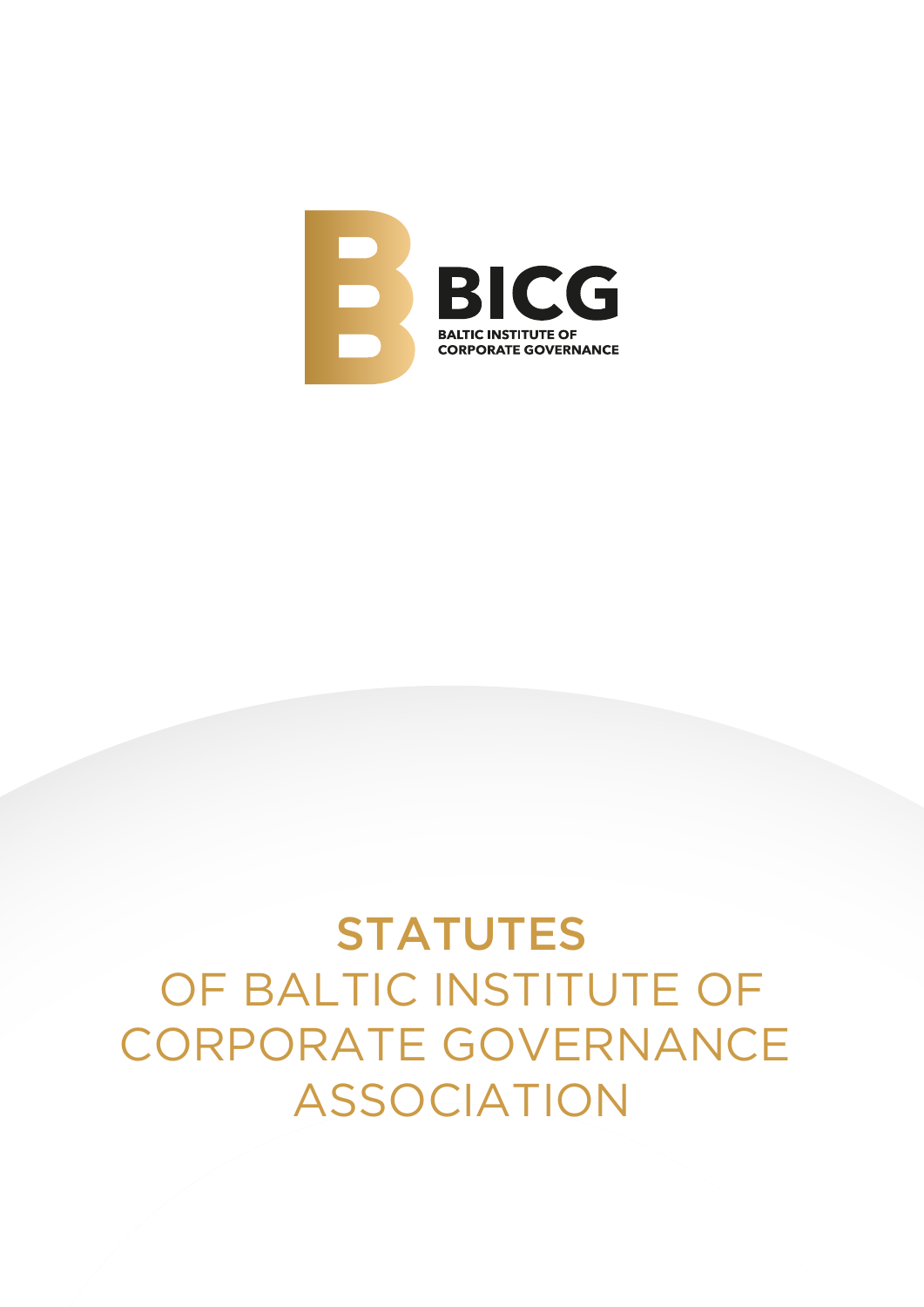# **1. GENERAL**

- 1.1. BALTIC INSTITUTE OF CORPORATE GOVERNANCE ASSOCIATION (the "Association") is an independent, non-profit legal entity representing the interests of the public and the members of the Association, falling within the scope of objectives set out in these Statutes.
- 1.2. Legal form: an association.
- 1.3. The Association has its own balance sheet, stamp bearing its name, accounts kept with banks registered in the Republic of Lithuania and foreign states according to procedures established by law.
- 1.4. The activities of the Association shall be regulated by the Constitution of the Republic of Lithuania, international agreements entered into by the Republic of Lithuania, the Civil Code of the Republic of Lithuania, the Law on Associations of the Republic of Lithuania and other legislation and statutory acts of the Republic of Lithuania.
- 1.5. The Association may join other international organizations with purpose and activities that do not contradict the Constitution and laws of the Republic of Lithuania.
- 1.6. The Association is a limited liability formation liable for its obligations to the extent of its assets, but not liable for the obligations of its members, nor are its members liable for the obligations of the Association. The assets and funds of the Association shall be used for the implementation of the objectives and tasks set out in these Statutes and shall not, in any form, be distributed among its members, except as provided otherwise by applicable Lithuanian legislation.
- 1.7. A calendar year shall be deemed to constitute a fiscal year of the Association.
- 1.8. The Association shall be in existence for an unlimited period of time.
- 1.9. The Association shall enjoy the status of a sponsorship beneficiary in the manner prescribed by laws of the Republic of Lithuania.

### **2. OBJECTIVES AND OPERATING AREAS OF THE ASSOCIATION**

- 2.1. The primary purpose of the Association is to pursue a global level transparency and competitiveness of Baltic public, private as well as state- and municipality-controlled companies through the promotion of leading corporate governance ("CG") practices.
- 2.2. The objectives of the Association are:
	- 2.2.1. to offer CG education for professional board members and other participants;
	- 2.2.2. to pursue better policies and legislation related to corporate governance by cooperating with state and municipal institutions;
	- 2.2.3. to develop and maintain CG guidelines for Baltic companies;
	- 2.2.4. to establish and maintain an active network of members;
	- 2.2.5. to provide practical value for the members through sharing of good CG practices;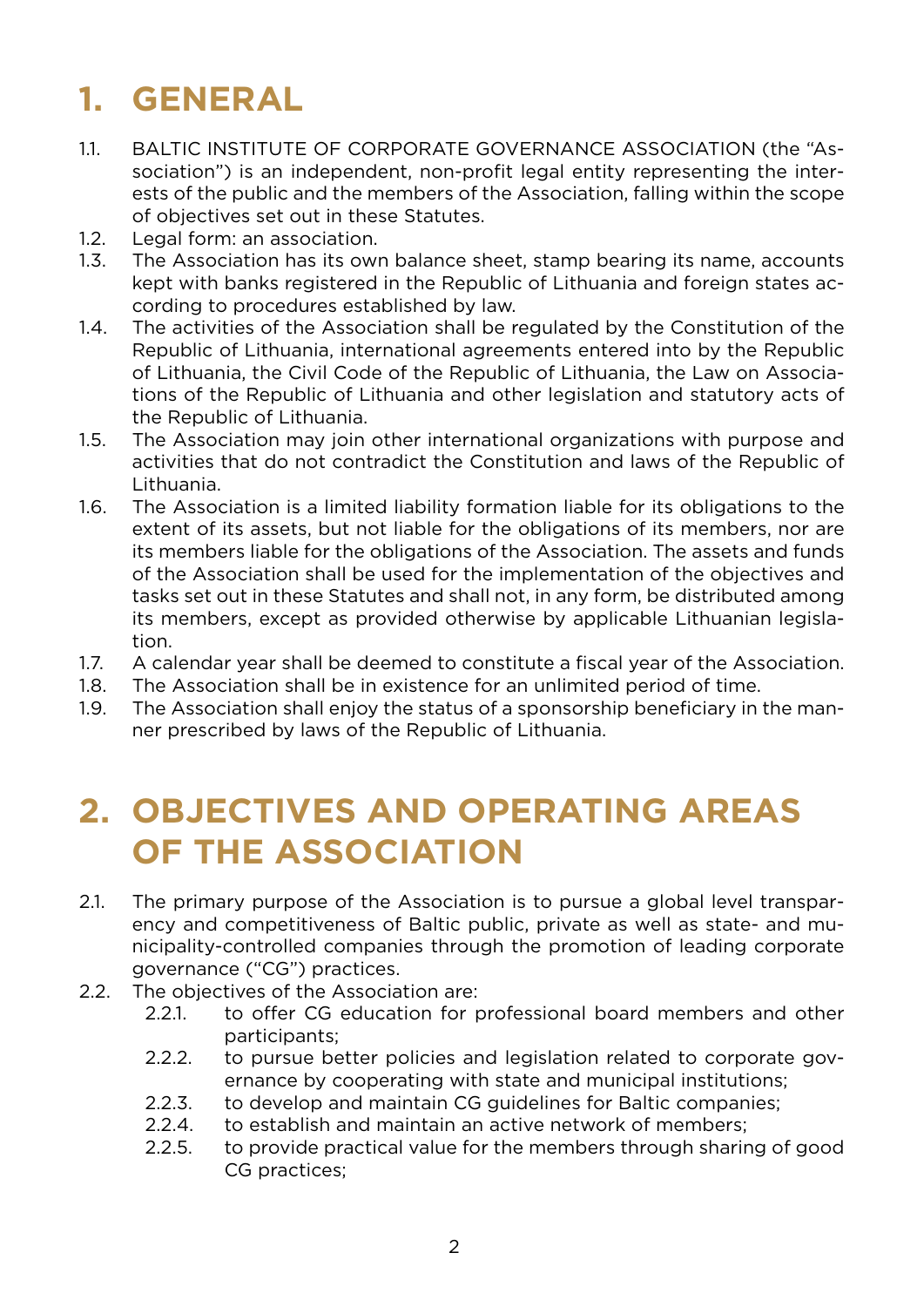- 2.2.6. to establish close relationships with international bodies active in CG area, as well as peer organizations in other countries;
- 2.2.7. to raise awareness of CG practices adopted in the Baltic countries internationally;
- 2.2.8. to provide various services related to board positions and boardroom work, etc.
- 2.3. The Association may, as might be necessary for the achievement of its objectives, engage in business and commercial activities allowed by laws and not contradicting the Statutes and the objectives.
- 2.4. Activities, for which a license/permit is required under Lithuanian laws, shall not be pursued by the Association otherwise than upon the receipt of an appropriate permit/ license.
- 2.5. In pursuing its key objectives, the Association shall carry out the following business activities, among others:
	- professional training in CG and other areas;
	- services related to education;
	- consulting and recruitment services;
	- other entertainment and recreational activities that support the objectives of the Association;
	- members' activities;
	- publication of books, brochures, and other materials;
	- PR activities;
	- online services.
- 2.6. In pursuing its objectives, the Association shall have the right to:
	- 2.6.1. freely disseminate information about its activities in a written, oral or any other form;
	- 2.6.2. organize events;
	- 2.6.3. employ persons for the business activities contemplated by these Statutes;
	- 2.6.4. set up legal entities according to procedures established by law, co-operate with Lithuanian and foreign natural and legal persons;
	- 2.6.5. enter into agreements with state institutions and municipalities with regard to various sponsorship programmes, business trips to foreign countries, co-operation with similar organizations in other countries, etc., as might be necessary when representing personal and common property and non-property interests of the members of the Association;
	- 2.6.6. enter into agreements with other natural and legal persons as might be necessary for carrying out any other types of business of the Association allowed by laws of the Republic of Lithuania;
	- 2.6.7. enter into other agreements and assume obligations under the laws of the Republic of Lithuania as might be necessary for the implementation of the objectives of the Association;
	- 2.6.8. open and hold bank accounts in the name of the Association and in accordance with the laws;
	- 2.6.9. use funds for the implementation of the objectives set out herein;
	- 2.6.10. provide sponsorship;
	- 2.6.11. receive sponsorship, funds or other assets; enjoy the status of a sponsorship beneficiary;
	- 2.6.12. manage, use and dispose of the assets and funds owned by it;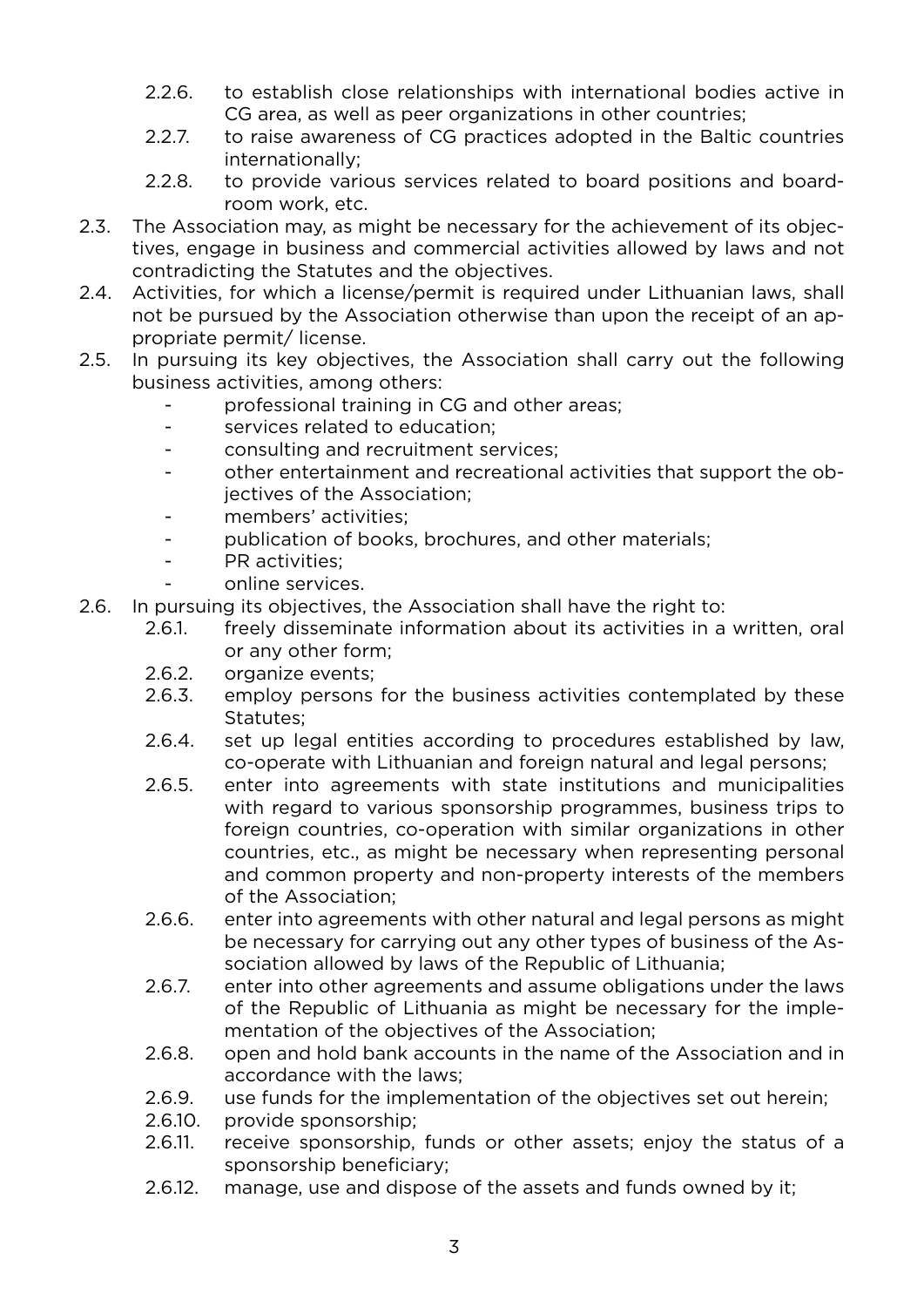- 2.6.13. provide paid services, including consulting and recruitment services, perform contractual services and fix prices for such services;
- 2.6.14. join and withdraw from the unions (confederations) of public organizations objectives of which do not contradict those of the Association;
- 2.6.15. join and withdraw from international organizations;
- 2.6.16. engage in any other activities in accordance to these Statutes and applicable legislation as might be necessary for the implementation of the objectives of the Association, unless such activities are prohibited by laws.

### **3. ASSOCIATION MEMBERS, THEIR RIGHTS AND RESPONSIBILITIES**

- 3.1. All the members of the Association shall enjoy equal rights, irrespective of the amount of the membership fee paid or sponsorship provided by them.
- 3.2. The Association shall be open for natural persons (individual members) and/ or legal persons (corporate members) with full legal capacity, who shall accept the Statutes of the Association and its Code of Ethics. Legal persons may become National corporate members, Baltic corporate members or Development corporate members of the Association, depending on the amount of the respectively set membership fees paid by them.
- 3.3. Individual members can only be those who have graduated from the education programmes for professional board members organised by the Association.
- 3.4. Corporate membership is by invitation only. All corporate members must be approved by the Board of the Association.
- 3.5. Members are not allowed to use the logo or the name of the Association without prior written permission issued by the Association.
- 3.6. Members shall enjoy the right to:
	- 3.6.1. attend the General Meeting of Members of the Association;
	- 3.6.2. vote at the General Meeting of Members of the Association, to elect and be elected to the governing bodies of the Association;
	- 3.6.3. propose themselves or other members' candidatures to the Nomination Committee to be included into the list of candidates for Board membership;
	- 3.6.4. use the services provided by the Association;
	- 3.6.5. submit proposals concerning the activities of the Association and receive information about any decisions passed in this connection;
	- 3.6.6. have access to the documents of the Association and obtain information on the business activities of the Association;
	- 3.6.7. withdraw from the Association at any time. Such being the case, admission fees, membership fees or contributions made otherwise shall not be refunded;
	- 3.6.8. other rights established by legal acts and these Statutes.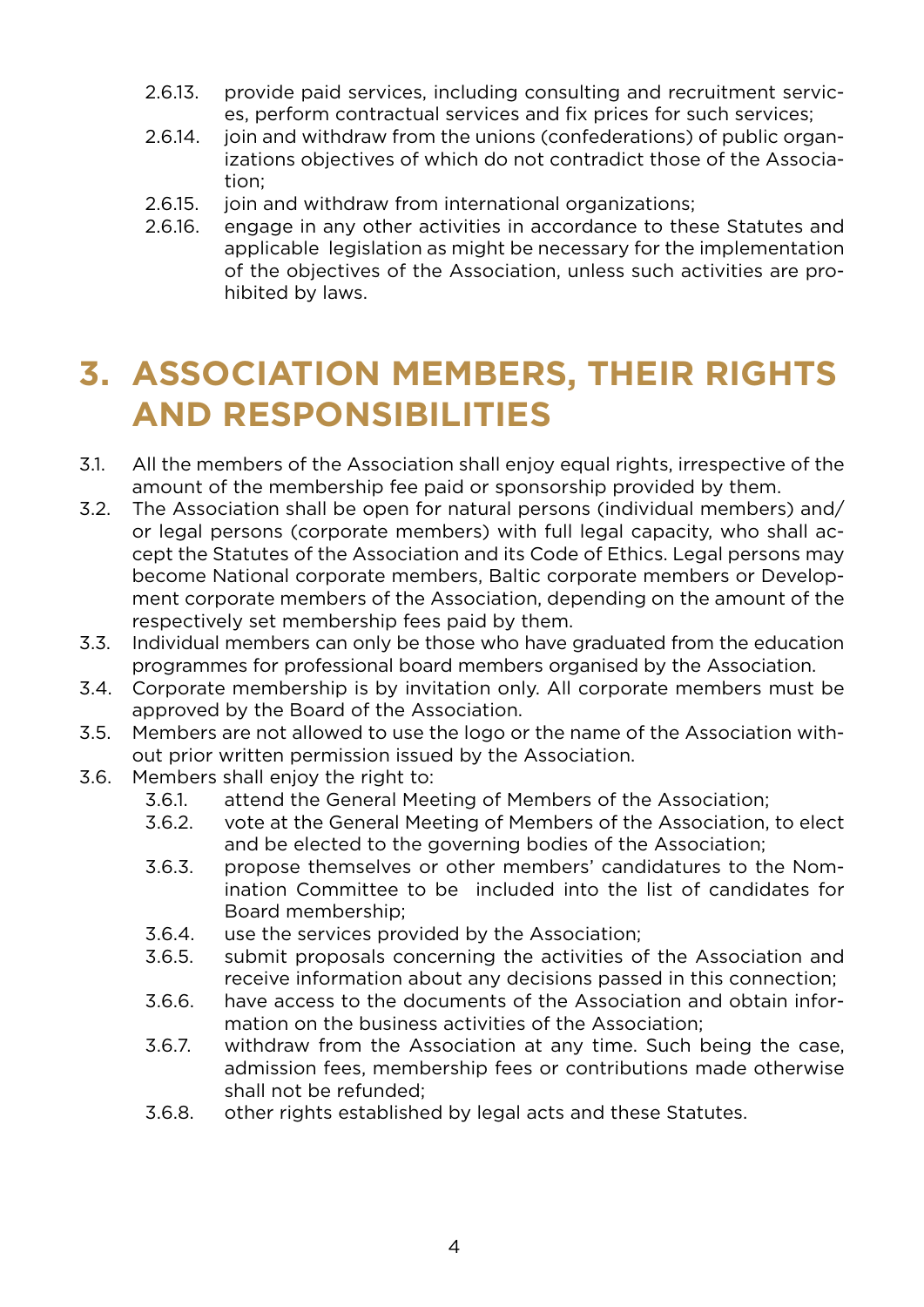- 3.7. Members shall:
	- 3.7.1. abide by the Statutes of the Association and by its Code of Ethics;
	- 3.7.2. act in compliance with lawful decisions of the General Meeting of Members of the Association, and decisions of the governing bodies of the Association;
	- 3.7.3. pay the membership fee in accordance with the procedure established by the General Meeting of Members of the Association;
	- 3.7.4. show loyalty to and solidarity with other members of the Association.
- 3.8. The members shall have no property obligations to the Association, except inkind or financial contributions (admission and membership fees), should such fees be determined by the General Meeting of Members of the Association. The contributions shall be recorded in the accounting records of the Association.

### **4. TERMS AND PROCEDURE FOR ADMISSION, WITHDRAWAL AND EXPULSION OF MEMBERS**

- 4.1. Membership in the Association is voluntary. With regard to para 3.3. and 3.4. membership shall be open to natural and/or legal persons who conform to the requirements and rules determined by the General Meeting of Members of the Association.
- 4.2. A natural and/or legal person seeking a membership in the Association shall be required to submit a written request and other documents, if necessary, to pay the admission and annual membership fees, if such fees are determined by the General Meeting of Members of the Association.
- 4.3. The decision on admission to the Association of new corporate members shall be made by a majority vote of the Board. The decision on admission to the Association of new individual members shall be made by the President of the Association. The membership list shall be maintained by the President of the Association. The membership list shall be kept at the registered office of the Association and on its website.
- 4.4. The number of members of the Association shall not be limited.
- 4.5. A member may, upon the request given in writing to the President of the Association, withdraw from the Association. Should the member who submitted the written request for withdrawal from the Association be not notified of the President's decision within 15 business days, it shall be held that the request has been satisfied. In case of a member's death, the membership shall terminate automatically.
- 4.6. A member may be expelled from the Association if they:
	- 4.6.1. fail to abide by the Statutes, Code of Ethics and/or decisions of the governing bodies of the Association;
	- 4.6.2. delay payment of the membership fee for more than two months, provided such fee has been determined by the General Meeting of Members of the Association;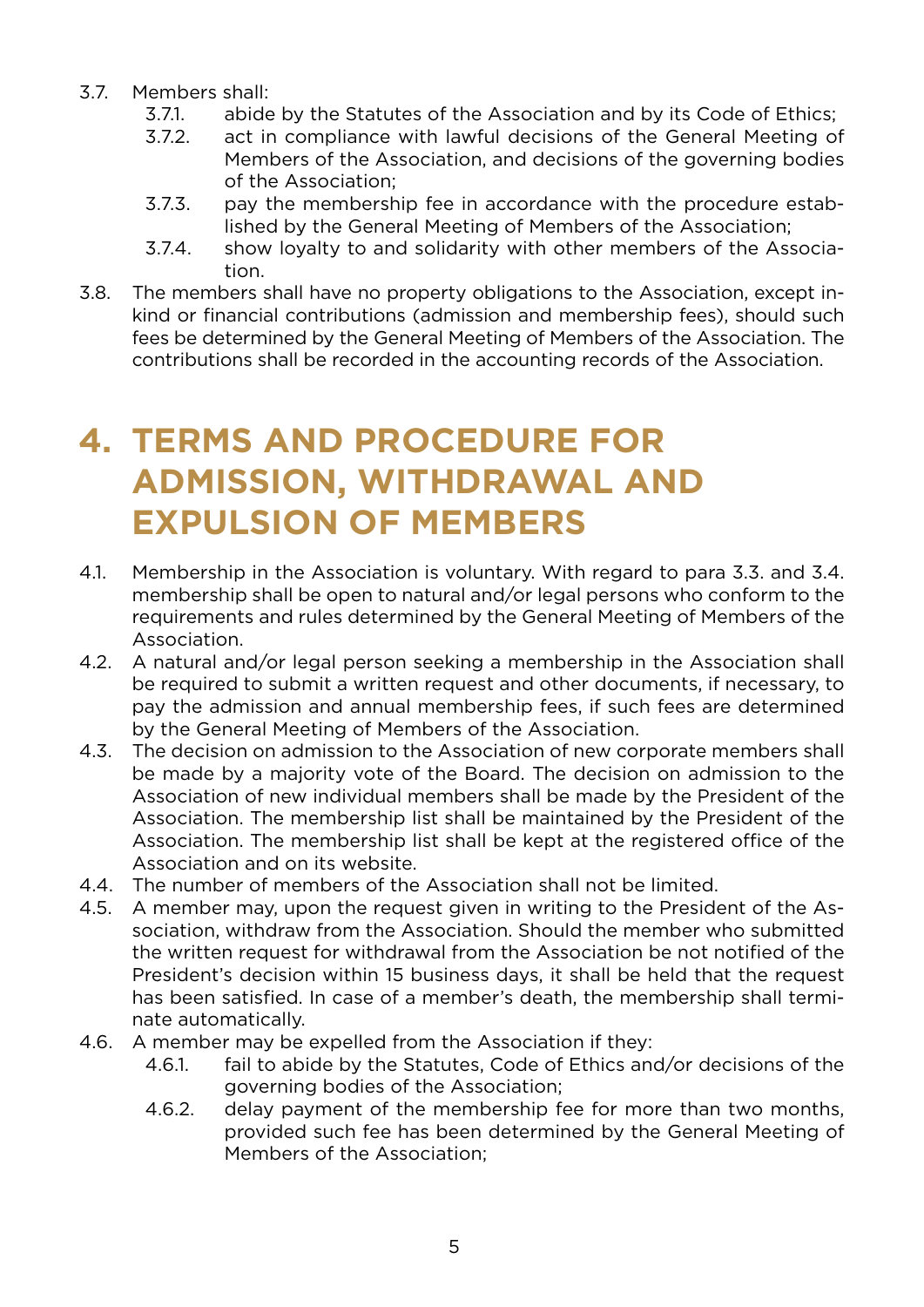- 4.6.3. the activities of such a member are deemed to be in disagreement with, or in contravention of, the activities of the Association or in other ways damage the reputation of the Association, or if a member is sentenced for criminal activity or a similar offence.
- 4.6.4. otherwise cause harm to the Association;
- 4.7. The decision on a member's expulsion shall be made by the Board of the Association within a reasonable time as of the date on which the events specified in clause 4.6 above occurred or came into knowledge. A member of the Association may, within 10 business days as of the date of receipt of the decision of the Board, address the Board and appeal against its earlier decision. In the course of considering the appeal, the decision of the Board of the Association on the expulsion of a member shall not be enforced but the membership in the Association shall be suspended.
- 4.8. The payment of the membership fee is accounted for with the membership invoice. Members that have not paid the annual fee as provided for in para 3.7.3. by March 1st in the membership year are suspended of the membership until they pay the membership fee. If a member is late with the payment of the membership fee for more than 2 (two) months they may be expelled from the Association.

### **5. BODIES AND STRUCTURE OF THE ASSOCIATION**

- 5.1. The supreme body of the Association shall be the General Meeting of Members of the Association (the "Meeting").
- 5.2. Nomination committee shall be established under the Meeting to evaluate Board performance and make recommendations for electing and re-electing Board members accordingly.
- 5.3. The collegiate body of the Association shall be the Board.
- 5.4. A single-person governing body of the Association shall be the President.

### **MEETING**

- 5.5. The Meeting shall have the exclusive power to:
	- 5.5.1. adopt, amend and supplement the Statutes of the Association;
	- 5.5.2. make decisions on restructuring, reorganisation or winding up of the Association;
	- 5.5.3. change the domicile of the Association;
	- 5.5.4. elect and remove the members of the Nomination Committee;
	- 5.5.5. elect and remove the members of the Board based upon the candidacies put forward by the Nomination Committee;
	- 5.5.6. determine the amounts and payment terms of the admission or annual membership fees for the Association members, should the decision to pay such fees be made by the Meeting;
	- 5.5.7. approve the annual activity reports of the Association for the preceding fiscal year as submitted by the President of the Association, within 4 (four) months after the end of a fiscal year;
	- 5.5.8. approve the annual set of financial statements of the Association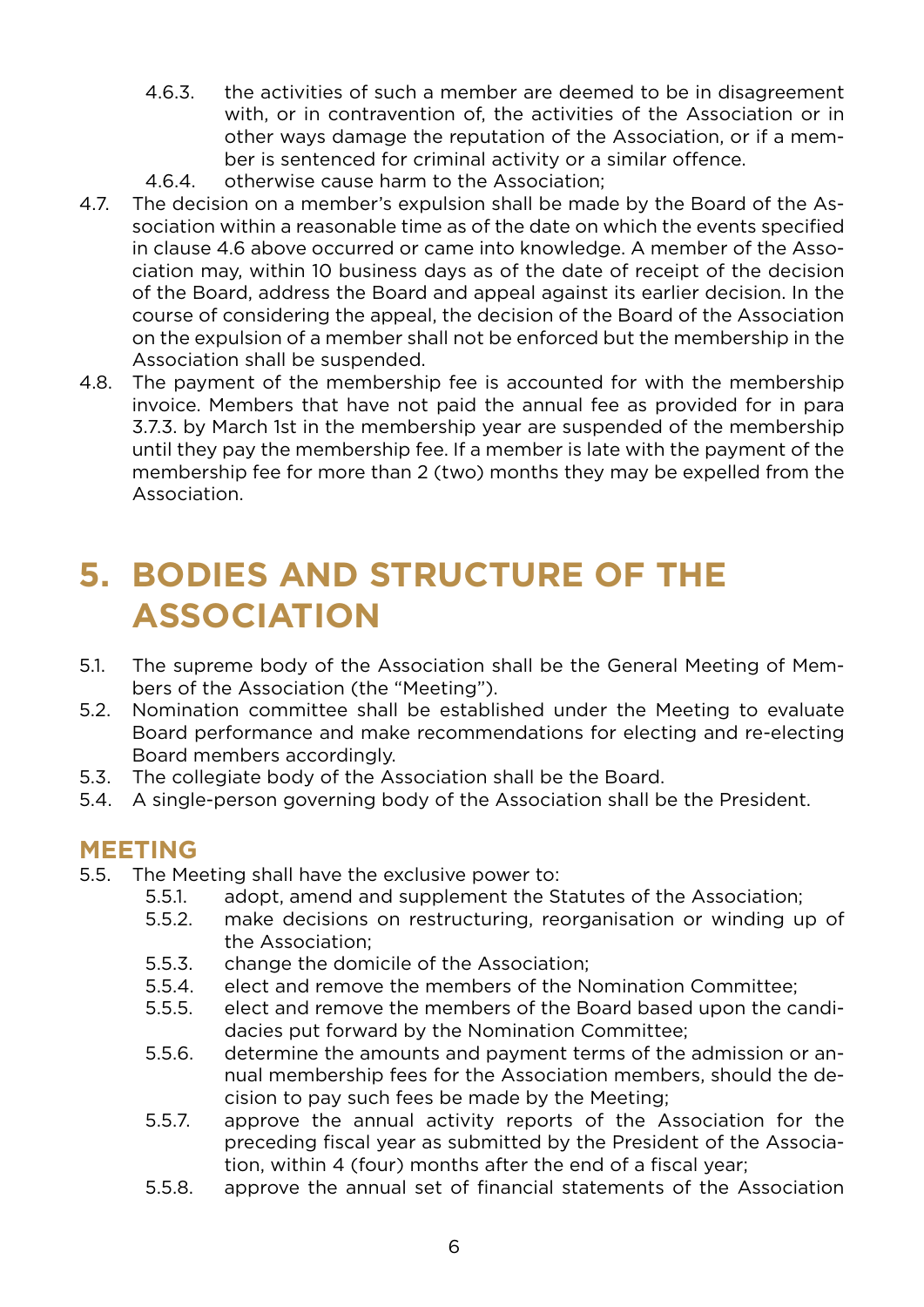for the preceding fiscal year as submitted by the President of the Association, within 4 (four) months after the end of a fiscal year;

- 5.5.9. make other decisions on matters assigned to the scope of authority of the Meeting under the Law on Associations of the Republic of Lithuania and these Statutes. The Meeting shall be convened by decision of the President at least once a year. The Meeting must be held no later than May 1<sup>st</sup> every year. The Meeting shall be deemed lawfully convened, if more than a half of the voting members of the Association participate in it.
- 5.6. The members of the Association may participate and vote in the Meeting remotely, i.e., via telephone / video conference / internet or using other similar means of communication, which enables each member to hear each other, and this kind of participation meets the criteria of personal participation. The vote of the member of the Association presenting in the Meeting in such way, will be included in quorum of the Meeting. The member of the Association who is unable to attend the Meeting is entitled to express his/her will – "for", "against" or "abstain" as detailed in para 5.9. This kind of vote is included in quorum of votes required for the adoption of the decision.
- 5.7. Decisions shall be passed by a majority of votes present at the Meeting unless it is stated otherwise in law or in these statutes. If the Meeting has no quorum, then the Meeting shall be reconvened within 4 (four) hours and shall be entitled to adopt decisions on agenda items regardless of the number of members present at the Meeting. An E-mail notification of the reconvened Meeting shall be given by the President to the members of the Association immediately after the failed first Meeting at least 3 (three) hours in advance.
- 5.8. Decisions on amendments to the Statutes, restructuring, reorganization or winding up of the Association shall require a 2/3 vote of the members present at the Meeting.
- 5.9. Each member of the Association shall be entitled to one vote. Invited to the Meeting must be all the members of the Association. A member unable to attend the Meeting shall have the right to transfer his/her/its voting right to another member of the Association. Such an agreement shall be based on a bilateral agreement between two members with the attending member being able to exercise the transferred voting right in the annual Meeting of that year.
	- 5.9.1. In case of a foreseen absence, members of the Association shall enjoy the right to vote in advance by filling in a ballot. Upon member's request, advance voting ballots are distributed not later than 10 days before the Meeting. The filled-in ballot shall be transferred to the Association by means of electronic communication, provided that the security of information thus transmitted is ensured and it is possible to establish the member's identity, and not later than 1 (one) hour before the start of the Meeting.
	- 5.9.2. If a member exercises its right to vote in advance by filling in a ballot, it shall upon familiarising with the agenda of the Meeting and draft decisions fill in and submit to the Association a ballot (transferred in accordance with para. 5.9.1. above) notifying the Meeting of whether it is "for" or "against" each decision. The members that have voted by means of such voting shall be considered as being present at the Meeting and their votes shall be included in the quorum of the Meeting and the results of voting. The ballots of the Meeting which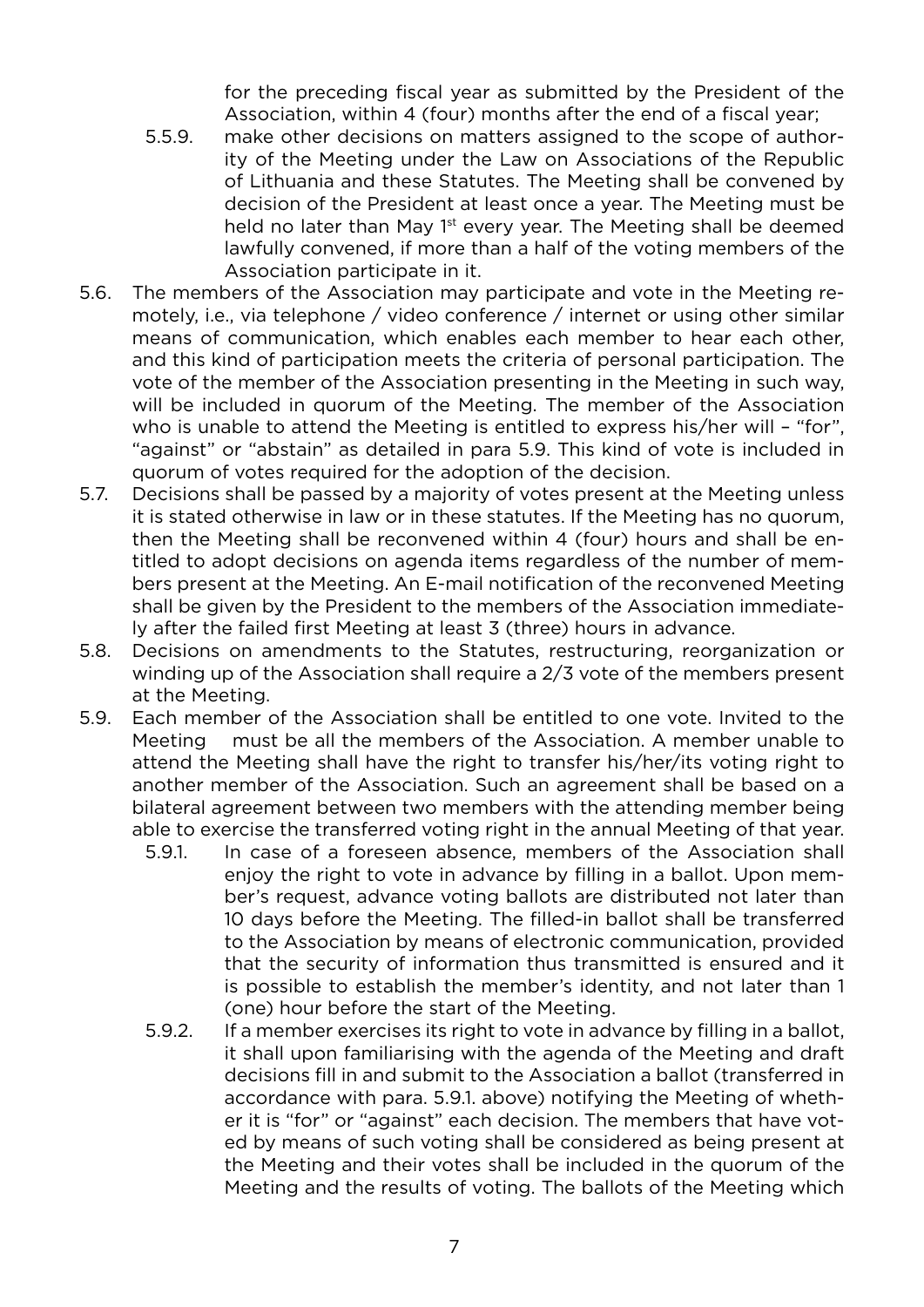was not held shall be also valid at the repeated Meeting convened following the procedure laid down by para. 5.7. of these Statutes. A member shall not be entitled to vote at the repeated Meeting when considering a decision in respect of which it expressed its will in advance.

- 5.10. The President of the Association shall, having decided to convene a Meeting, announces for the members of the Association the place, date, time and preliminary agenda of the Meeting on the Association website 30 days before the Meeting. Members hold a responsibility of obtaining relevant information on the annual Meeting's place, date, time and agenda through the Association's website.
	- 5.10.1. Members are entitled to make suggestions to the Meeting agenda at least 20 days before the Meeting. Final agenda containing all items shall be sent/announced following the procedure provided for in para. 5.10. to all members no later than 10 days before the Meeting.
- 5.11. An extraordinary meeting may be initiated by one third of the members of the Association as well as upon the decision of the Board. Upon receipt of the initiators' request for an extraordinary meeting, the decision on its convocation shall be made by the Board of the Association within 8 business days.
	- 5.11.1. An extraordinary meeting shall follow the same rules of procedure as the annual Meeting. Extraordinary meeting shall be held no earlier than 30 days but no later than 60 days from the decision of the Board to convene the meeting.
- 5.12. If the Meeting has failed to be convened by operation of these Statutes, it may be convened by a court decision upon filing with the court a request for convocation by more than 20 percent of the members of the Association.

### **NOMINATION COMMITTEE**

- 5.13. The Nomination Committee is a collegiate body of 3 members elected by the Meeting for a tenure of 3 (three) years.
	- 5.13.1. The Nomination Committee shall only consist of individual members of the Association and/or representatives of corporate members of the Association.
	- 5.13.2. If a new member of the Nomination Committee is elected to replace any member for whatever reason such new member shall serve for a tenure of 3 (three) years.
- 5.14. The Nomination Committee shall make recommendations for electing and re-electing Board members, based on the Board performance evaluation, requirements set for the Board composition and rotation in these Statutes and best practice guidelines of the Association.
- 5.15. Chair of the Nomination Committee is elected by the members of the Nomination Committee from the members of the Nomination Committee, for a tenure of 3 years.

### **BOARD**

5.16. The Board shall be a collegiate body of 9 members elected by the Meeting for a tenure of 3 (three) years. Candidacies for the election are chosen by the Nomination Committee.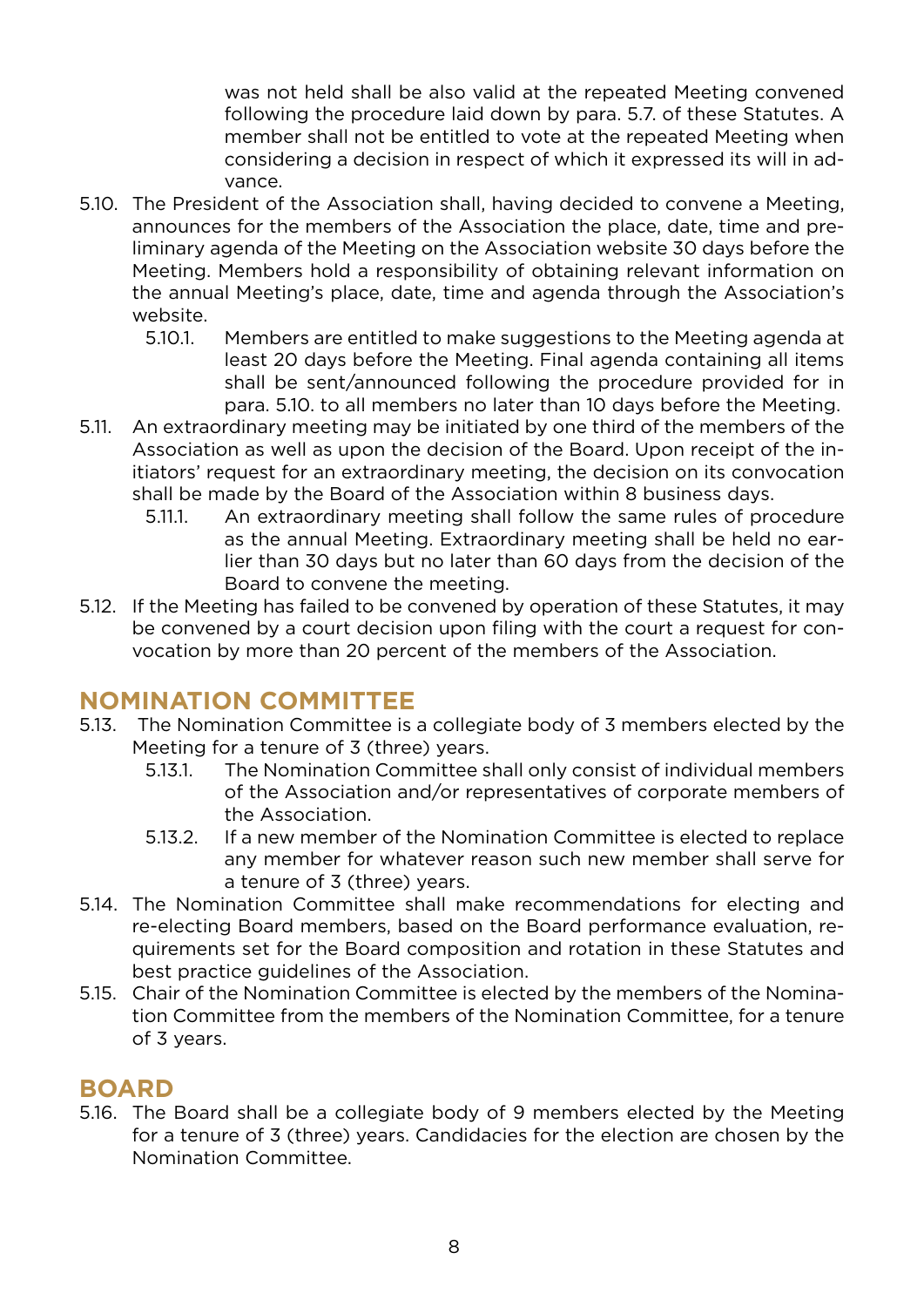- 5.16.1. The Board shall only consist of individual members of the Association and/or representatives of corporate members of the Association.
- 5.16.2. Out of the 9 members of the Board, at least one member must reside in Lithuania, Latvia and Estonia each, and represent the members' interests from that country.
- 5.16.3. A Board member whose tenure is expiring can be re-elected. The number of terms of office of Board members shall not be limited.
- 5.16.4. If a new member of the Board is elected to replace any member for whatever reason, such new member shall serve for a tenure of 3 (three) years.
- 5.16.5. Rotation procedures (election and removal of Board members) according to these Statutes shall be suggested to the Meeting by the Nomination Committee.

#### 15.17. The Board shall:

- 15.17.1. set the objectives and key tasks of the Association
- 15.17.2. consider and approve the structure, and the list of positions of the Association;
- 15.17.3. elect and remove the President of the Association;
- 15.17.4. determine the payment terms of the salary to the President, should an employment contract be made with the President;
- 15.17.5. identify priority areas and approve business activities programmes;
- 15.17.6. approve the budget estimates of the Association for the forthcoming year and follow up on budget performance;
- 15.17.7. inform the Meeting of decisions regarding budget matters and business activities programmes of the Association;
- 15.17.8. approve decisions related to charity and sponsorship when implementing the objectives and tasks set out in these Statutes;
- 15.17.9. make decisions on acceptance and expulsion of members;
- 15.17.10. make decisions on the appointment of honorary members. Persons entitled to be appointed to a honorary member position are those who have done a considerable contribution to the Association. The honorary members do not have a voting right and do not have to pay the membership fee, however they can participate in all of the Association's activities;
- 15.17.11. make a decision on setting up of other legal persons or on becoming a member in such legal persons;
- 15.17.12. have the right to appoint Board committees;
- 15.17.13. deal with other important issues assigned to its competence by the Meeting or the President.
- 15.18. The Board shall strive to have consensus in decisions, in case of voting for any decision. Decisions of the Board shall be lawful, if made by more than half of the members of the Board. In case of a tie vote, the vote of the chairperson of the Board shall be decisive. The meeting of the Board may be organised also remotely and, thus, para 5.6. shall apply mutatis mutandis to the organization and voting of the meetings of the Board.
- 15.19. The chairperson of the Board shall be elected by the Board from the members of the Board, at the first Board meeting held after the General Meeting of Members of the Association for a tenure of 1 (one) year.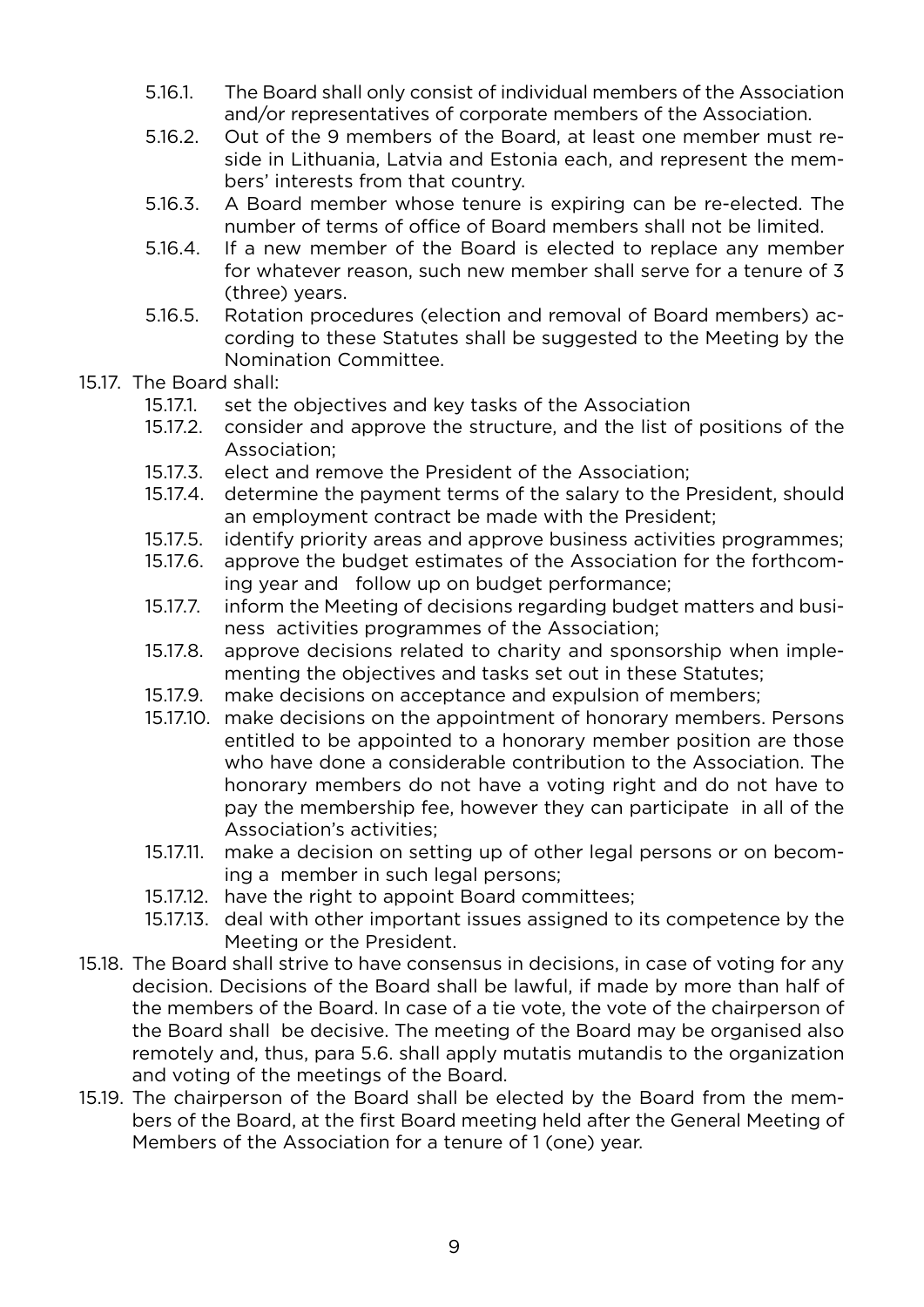### **PRESIDENT**

15.20.The President shall be elected by the decision of the Board for an open tenure. The Board shall also exercise the right to remove the President.

- 15.21. The President shall:
	- 15.21.1. implement the business activities programme as approved by the Board;
	- 15.21.2. prepare and submit to the Meeting the annual activity reports of the Association for the preceding fiscal year before the Meeting;
	- 15.21.3. manage the assets and finance of the Association, maintain membership accounting records and activity documentation;
	- 15.21.4. represent the Association in relationship with institutions, public agencies, international organizations, with other natural and legal persons, and before courts;
	- 15.21.5. enter into contracts, agreements and arrangements on behalf and in the name of the Association;
	- 15.21.6. employ and dismiss employees, enter into employment contracts with them;
	- 15.21.7. establish guidelines and principles of corporate governance in the Baltic states;
	- 15.21.8. share best corporate governance practices with the members of the Association and other persons concerned;
	- 15.21.9. promote corporate governance agenda in the Baltic countries among stakeholders, media and general public;
	- 15.21.10. prepare and approve the education programmes in corporate governance;
	- 15.21.11. perform other functions, prescribed by the laws, the Board and other bodies of the Association.

### **6. PROCEDURE FOR ANNOUNCEMENT OF NOTICES**

6.1. Decisions and notices of the Association that are to be announced in public according to the Civil Code of the Republic of Lithuania and the Law on Associations of the Republic of Lithuania shall be published on the Association's website www.bicg.eu.

## **7. PROCEDURE FOR ACCESS TO DOCUMENTS AND OTHER INFORMATION**

7.1. Upon written request of a member (to be delivered to the registered office of the Association or sent by post as registered mail), the President shall, not later than within 7 business days as of receipt of such request, make available to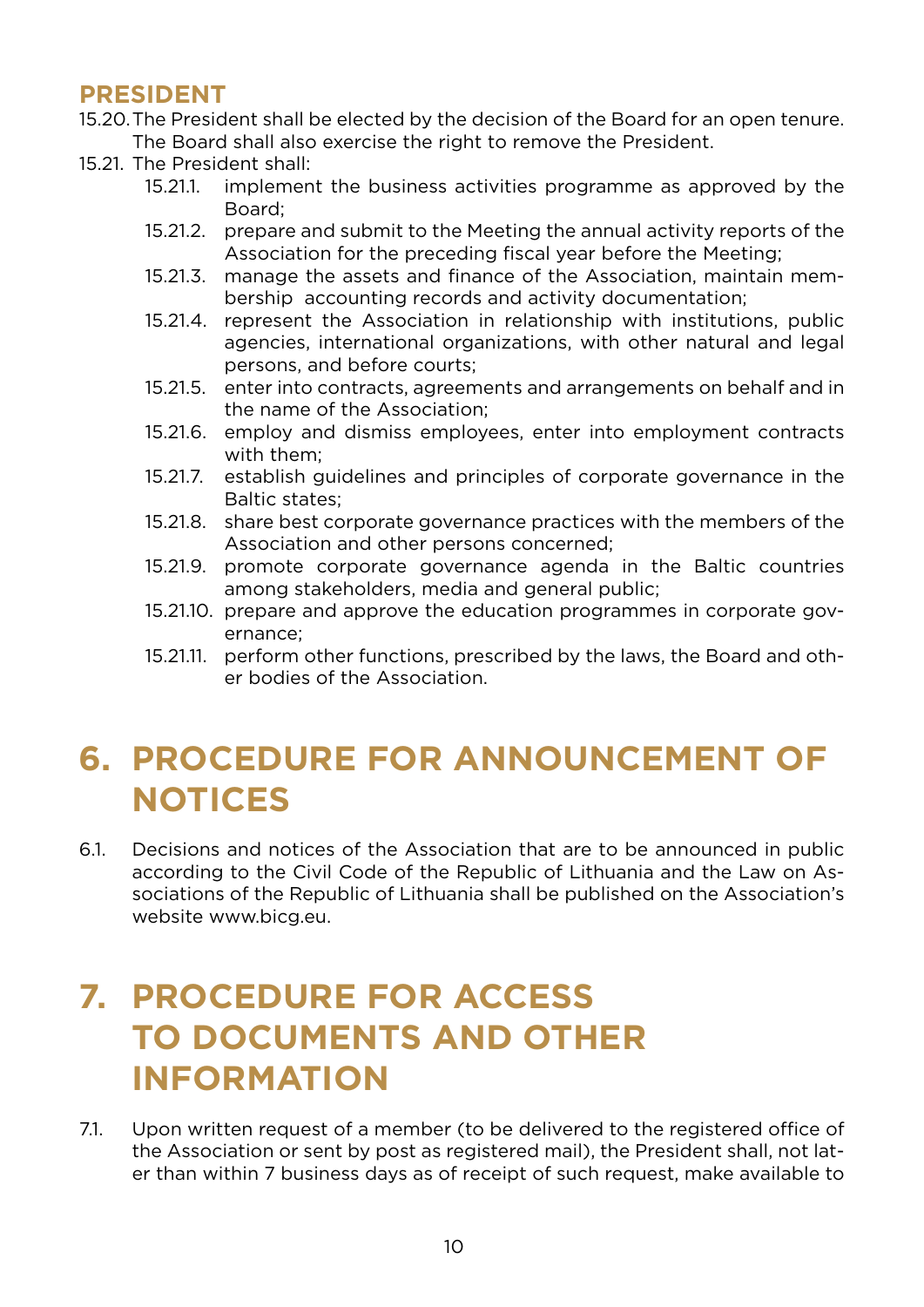the member the documents of the Association discussed in clause 7.2. hereof and/or submit copies thereof. Any refusal to submit copies of the documents shall be made in writing. Disputes related to the members' right to get access to information shall be settled in court.

7.2. The member who has submitted the request shall get access to the Statutes of the Association, list of members of the Association, annual financial statements, activity reports of the Association, minutes of meetings of the Board and written decisions of the President at the registered office of the Association. The costs associated with copying of the documents shall be borne by the member.

# **8. ASSETS, SOURCES OF FUNDS AND CONTROL OVER THE ACTIVITIES OF THE ASSOCIATION**

- 8.1. The Association may have in its ownership buildings, equipment, motor vehicles and charity items, as might be necessary for the implementation of the objectives and tasks set out in these Statutes. Assets may be generated from the Association's funds, donations, inheritance and other legal sources.
- 8.2. The sources of the Association's assets shall be:
	- 8.2.1. membership fees;
	- 8.2.2. donations (contributions) by natural persons or companies;
	- 8.2.3. revenue from the Association's activities;
	- 8.2.4. interest earned on the Association's funds kept with credit institutions;
	- 8.2.5. other legally obtained funds.
- 8.3. The assets and funds held by the Association shall not be used otherwise than for the implementation of the objectives and tasks specified in these Statutes, and shall not be distributed to the members of the Association in whatever form, save the case specified in para 11.3. hereof.
- 8.4. The proceeds from the sale of the redundant assets of the Association shall be used in accordance with the procedure established by the Board.
- 8.5. For the maintenance of funds and assets records, the President may appoint an accountant (or an accounting services company) to ensure that such records are maintained and kept in accordance with applicable Lithuanian laws and statutory acts.
- 8.6. Upon the expiry of the fiscal year of the Association, the financial activities (the use of funds and revenues) shall be audited by an audit commission or an independent auditor appointed by the Board.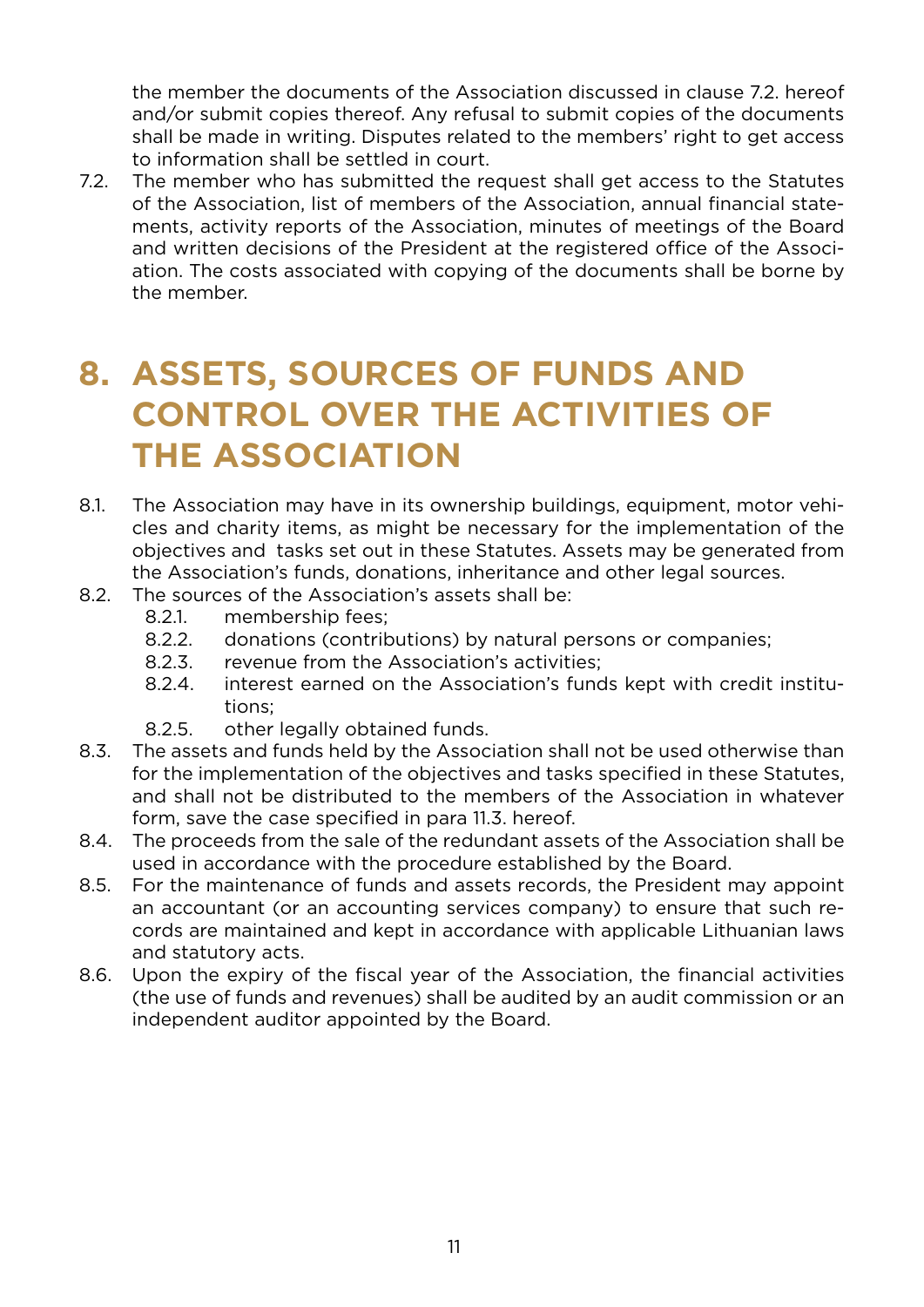# **9. PROCEDURE FOR SETTING UP AND TERMINATION OF BRANCHES AND REPRESENTATIVE OFFICES**

- 9.1. Branches and representative offices of the Association shall be set up and terminated by decision of the Board in accordance with the procedure established by the Civil Code, the Law on Associations, other legal acts of the Republic of Lithuania and these Statutes.
- 9.2. The decision of the Board on setting up of a branch or representative office shall: 1) appoint members of the governing bodies of the branch or representative office; 2) specify the procedure for their appointment and removal, approve the statutes of the branch or representative office.

## **10.PROCEDURE FOR AMENDMENTS AND SUPPLEMENTS TO THE STATUTES OF THE ASSOCIATION**

- 10.1. A draft of amendments and supplements to the Statutes of the Association shall be made by the President and made available to each member of the Association alongside with an agenda of the Meeting at which such amendments and supplements shall be discussed.
- 10.2. The Statutes shall be amended and supplemented by decision of the Meeting passed by at least 2/3 of the voting members present at the Meeting. Once the decision on amendments has been passed, the entire text of the amended Statutes shall be made available. The Statutes shall be signed by the person authorised by the Meeting. The amendments and supplements to the Statutes shall become effective upon registration thereof with the Register of Legal Persons.

### **11. PROCEDURE FOR WINDING UP OR REORGANIZATION**

- 11.1. Issues related to the reorganization or winding up of the Association shall fall within the competence of the Meeting.
- 11.2. The Association shall be reorganized and wound up by operation of Lithuanian laws.
- 11.3. In case of winding up of the Association, the remaining assets and funds of the Association after having satisfied the claims of the creditors and members, however not in excess of the member's admission fee or contribution shall, before de-registration of the Association from the Register of Legal Persons, be transferred to other public legal person (s) to be nominated by the Meeting or court that has made a decision on the winding up of the Association.